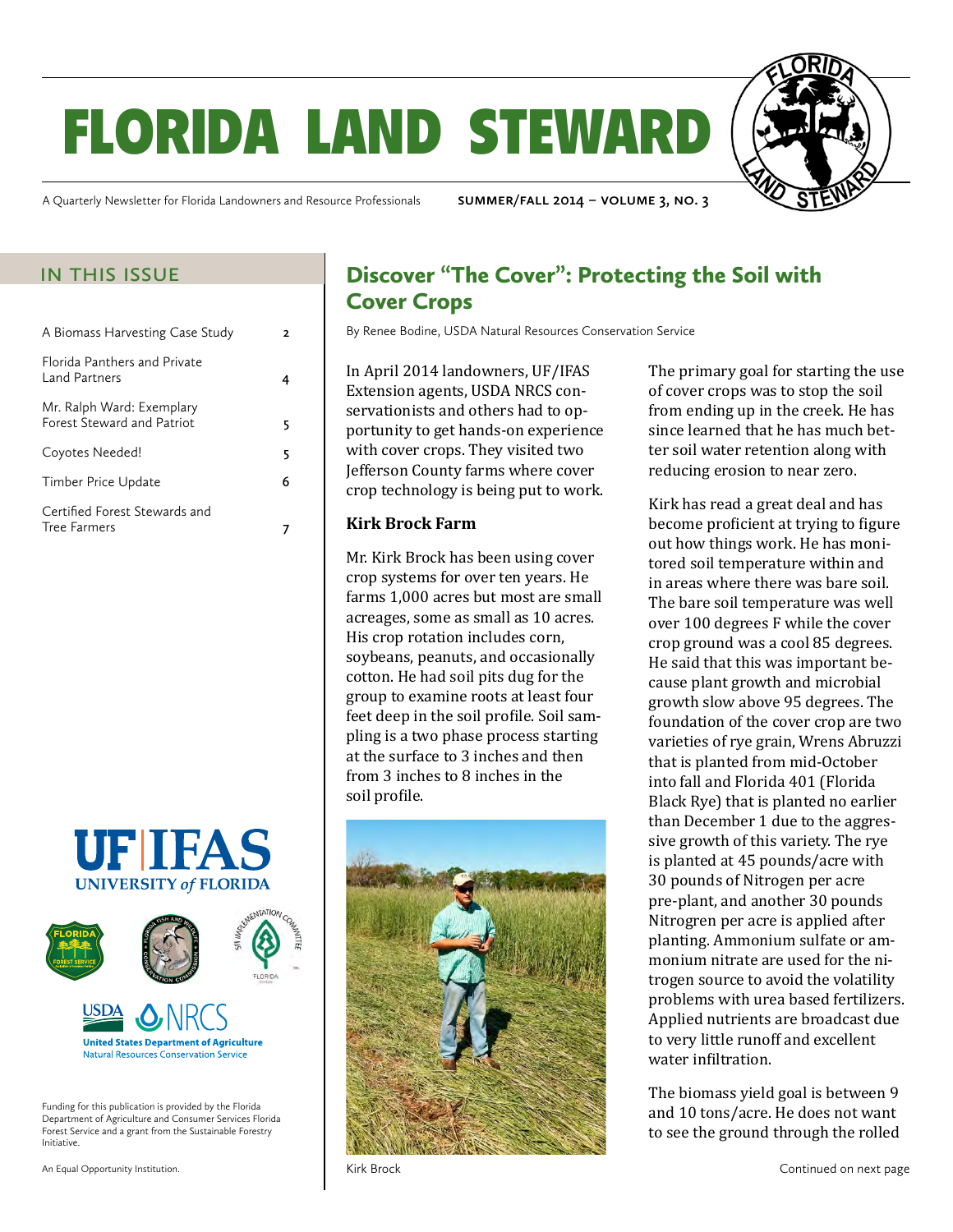<span id="page-1-0"></span>Discover "The Cover": Protecting the Soil with Cover Crops....continued from previous page

down biomass after it dries. Other varieties of cover crops that are being evaluated are Bitter Blue Lupine, Tillage Radishes, and Sun Hemp.

#### **Fulford Farms**

The second location was at the fourth generation Fulford farms, where cover crops have been used for several years. This farm has experienced some failures with cover crops as does anyone learning something new, but they would not return to conventional farming now that they see what cover crops can do.

The cover crop is terminated prior to planting with a roller-chopper combined with an herbicide spray boom. The results of using cover crops on both farms are reduced erosion, increased water infiltration, decreased



Fulford Family Farm

soil temperature, reduced risk of crop failure, reduced weed competition, and nutrient retention in the field due to uptake by the cover crop.

The cover crop is normally terminated prior to planting. The rolling process is important so that the

material is oriented in the same direction that the crop will be planted to limit material from building up on the planting machinery. Modifications of equipment have to be employed to get the proper seeding depth and for planting in the cover crop.

Overall this was a good learning experience and it was agreed that we have a long way to go to understand and facilitate the maximum potential of cover crops. For more information about cover crops see [http://edis.](http://edis.ifas.ufl.edu/topic_cover_crops) [ifas.ufl.edu/topic\\_cover\\_crops](http://edis.ifas.ufl.edu/topic_cover_crops) where you can find some publications on this topic.

### A Biomass Harvesting Case Study

By Jon Gould, Florida Tree Farmer

A recent edition of this newsletter included an article entitled "Biomass Harvesting as a Restoration Tool". The article discussed how biomass harvesting can help landowners restore forestland that is overgrown with thick low quality woody vegetation. This forestland is usually cutover land that has reforested naturally and contains few merchantable pines and hardwoods, or forestland that was planted with pines without adequate site preparation or followup control of competing vegetation. The result is land that has very little timber or wildlife value. Even if there are enough merchantable pines and hardwoods to harvest for sale, the stumpage prices paid to the landowner will be very low because of the low density and difficulty of harvesting the trees. Such a harvest

would also leave the remaining thick growth of vegetation and harvest debris.

Trying to reduce the vegetation with prescribed fire is also a real challenge because there is usually not enough fuel on the ground to carry a fire during winter burns and the wind and humidity have to be just right for a good burn. Spring and summer burns can be risky because of the potential for fire getting in the higher vegetation and causing a raging wildfire. Alternative measures of vegetation reduction, such as mechanical (shearing, mulching, etc.) or treatment with herbicides, are usually cost prohibitive.

In 2001 my wife and I purchased a 290 acre tract of forestland in

Washington County, Florida that had been owned by a family since the 1930s when it was part of a 2,000 acre purchase from a lumber company. At the time of their purchase most of the mature natural timber had been harvested. For several decades the new owners raised cattle on the land and burned much of it every year. During the soybean boom of the 1970s they cleared large areas and planted them in soybeans. Soon afterwards the soybean market collapsed and the owners nearly went bankrupt. They planted most of the idle soybean fields with slash and loblolly pine seedlings and eventually sold much of their land. The remaining planted pine fields were thinned several years later. At that time most of the mature pines and marketable hardwoods in the natural mixed pine

Continued on next page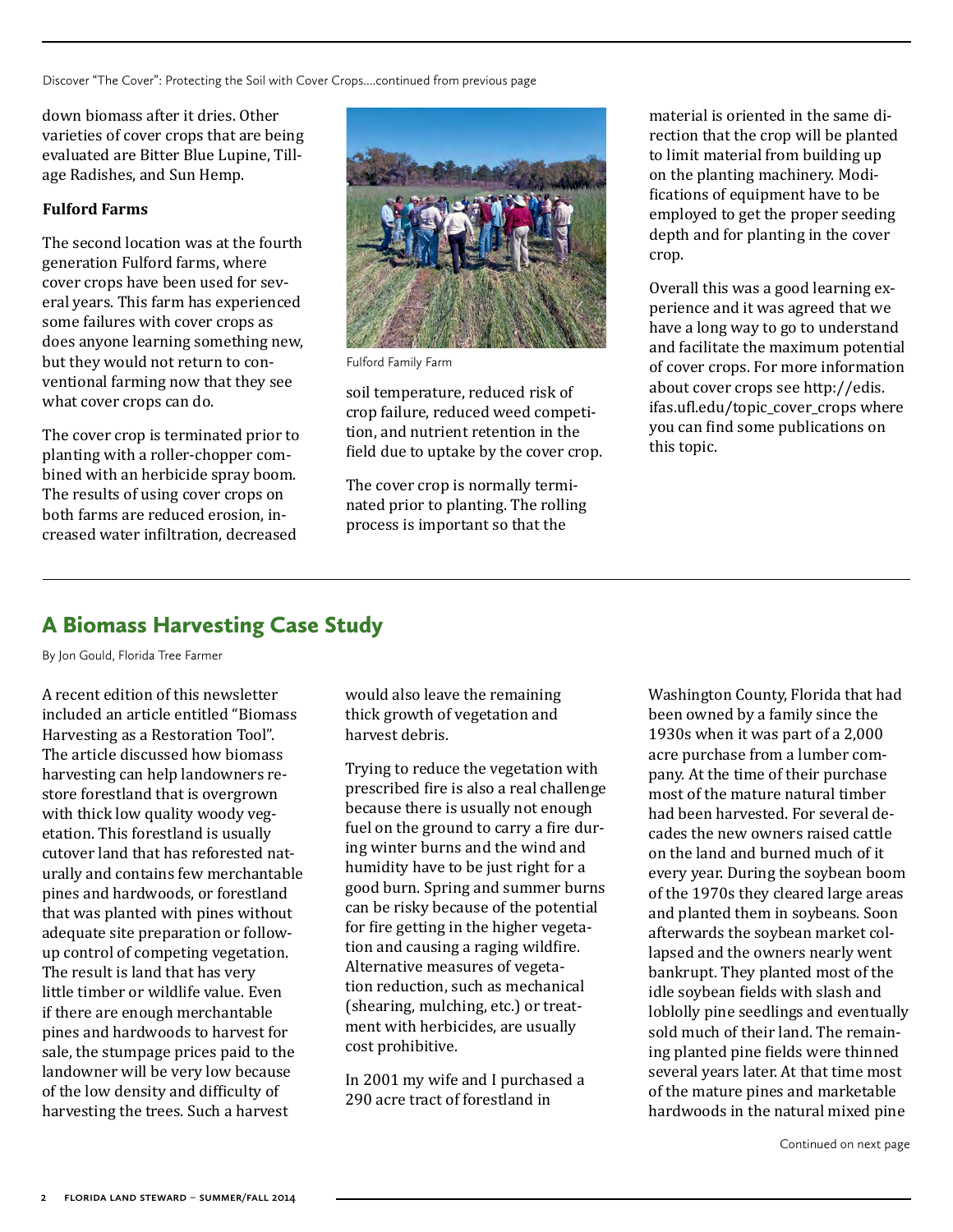and hardwood stands were also harvested. By 2001 these stands were heavily vegetated with a thick growth of immature hardwoods, underbrush, and scattered mature hardwoods and pines. A large percentage of the hardwoods were live oaks, and the pines were mostly longleaf with some loblolly.

Soon after our land purchase we developed a forest management plan that included future plans for the planted pine stands and most of the natural stands. However, what to do with the thick natural stands was a big question. Prescribed fire or mechanical or herbicide site preparation of these stands was not feasible. In early 2011 a forester familiar with our forestland mentioned that he knew of a logging and site preparation contractor that had expanded his business to include biomass harvesting. I contacted the contractor and he seemed interested, so we scheduled a meeting at our land. After looking at the 50 acres of thick natural stands, he agreed to harvest all of the standing hardwood trees, underbrush, and non-merchantable pine trees. In addition to leaving the merchantable pines, he agreed to leave two to four large acorn bearing hardwood trees per acre for the wildlife. A large percentage of the remaining hardwood trees were live oaks, which are great acorn producers. The agreed upon arrangement was that there would be no income or cost to us for clearing this acreage. The contractor's payment was the biomass that he would harvest, chip on site, and haul to the pellet plant, about 40 miles away, for sale.

It took about a year for the contractor to mobilize to our land for various reasons, but when he did mobilize the work progressed rapidly. His equipment included a feller-buncher, two log skidders, a trackhoe, a large state-of-the-art chipper that could produce small chips for use by the pellet plant, and three tractor-trailer chip hauling trucks. Even though most of the 50 acres was high and dry, well drained sandy soils, we started getting heavy rains every couple of days soon after the contractor mobilized. The haul road to the third stand became impassable for the 18 wheeler chip trucks, so no clearing and chipping was accomplished on that stand. The two stands that were harvested total 38 acres.

With timber prices finally improving, we decided to sell 22 acres of 25 year old planted slash pines (previously over-thinned by the original owner) adjacent to the two stands we had cleared and chipped a few weeks earlier. This worked out well in that it gave us the opportunity to also harvest all of the scattered pines that were left after the biomass harvest and prior to site preparation of the stands.

The cleared stands, except for the scattered hardwood trees, have ideal soil and moisture conditions for longleaf pines, so we decided to reforest them with container longleaf seedlings planted at 500 trees per acre. Our consulting foresters handled the reforestation for us, including selecting the various subcontractors and scheduling and overseeing their work.

In late July 2013 a site preparation ground application of herbicide was sprayed with skidder mounted sprayers. Our foresters spray painted boundaries on the vegetation around the drip line of the remaining oak trees to define the limits of herbicide treatment and planting. Then in late November our foresters burned the stands. Late in January 2014 the stands were hand planted.

Finally, after owning this property for over 12 years, biomass harvesting has allowed us to put 38 acres of unproductive overgrown land into eventual income producing reforested stands that are also much better for the wildlife and aesthetically pleasing. Already we have seen gopher tortoise borrows increasing in these open areas where sunlight will now allow the growth of natural grasses and other ground cover that the tortoises depend on. Also, land that was originally covered with natural longleaf pines has now been reforested with longleaf seedlings. We were also able to get substantial financial assistance through the USDA Natural Resources Conservation Service's Environmental Quality Incentives Program (EQIP) for the cost of reforesting the stands with longleaf pines.

### Get Email Updates!

Don't miss out on upcoming events and news! Send an email to [cdemers@ufl.edu](mailto:cdemers%40ufl.edu?subject=) to be added to the Stewardship listserv. Updates are sent every week or two.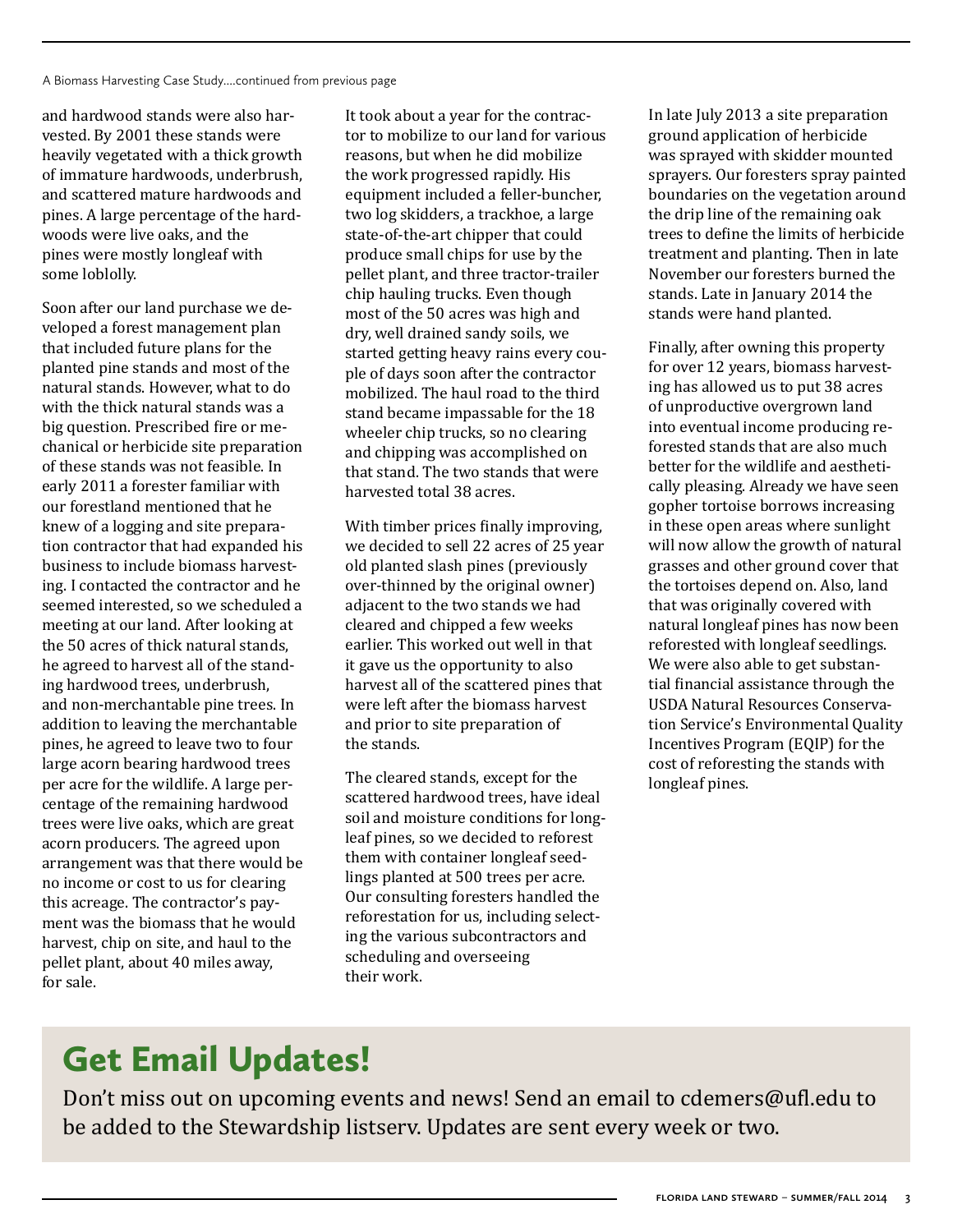#### <span id="page-3-0"></span>Florida Panthers and Private Land Partners

By Dr. Jennifer Korn, Florida Fish and Wildlife Conservation Commission

The current population estimate for endangered Florida panthers (*Puma concolor coryi*) in Florida is between 100-160 individuals. This is an increase from the precarious low of 30 individuals estimated in the early 1990s. While this is a success story, all current evidence indicates that breeding only occurs south of the Caloosahatchee River in areas such as Big Cypress National Preserve, Fakahatchee Strand Preserve State Park, Florida Panther National Wildlife Refuge, Okaloacoochee Slough State Forest and many privately-owned lands. Female panthers have not been confirmed north of the Caloosahatchee River since the early 1970s, when one individual was treed by biologists on private property near Lakeport in Glades County.

Historically, the Florida panther ranged across 8 southeastern states (Florida, Georgia, Alabama, Mississippi, Louisiana, South Carolina, Tennessee and Arkansas). Though they have been primarily restricted to southern Florida since the 1970s, males do disperse north of the Caloosahatchee River, occasionally reaching as far as Jacksonville (road kill identified in 2005) and southern Georgia (shot by hunter in 2008). Long-term research and monitoring of the Florida panther has mainly focused on the breeding population in South Florida, where  $\sim$  70% of potential panther habitat occurs on public lands.

Monitoring the presence and absence of panthers north of the Caloosahatchee River has been a challenge because potential panther habitat in this area is  $\sim 60\%$  privately owned, more fragmented, and has a high density of roads. Dr. Jennifer Korn, Florida Panther Specialist in the Landowner Assistance Program of

the Florida Fish and Wildlife Conservation Commission (FWC), works with landowners north of the Caloosahatchee River with a focus on panthers. Dr. Korn conducts public outreach, works with private landowners to develop new incentive programs, and monitors the presence of panthers in the expansion area north of the Caloosahatchee River through remote cameras.



Setting a remote camera on a private property adjacent to the Caloosahatchee River.

Since January 2014, 15 remote cameras have been placed on public and private lands in Glades, Highlands, Charlotte, Sarasota, and Polk counties, with future sites planned in additional counties. Remote cameras are a valuable non-invasive tool for monitoring the presence of panthers, especially in areas outside of the known breeding population. Information from the cameras will help FWC biologists better assess panther numbers, identify areas of use, and hopefully verify the presence of females and if breeding (i.e. kittens) occurs north of the Caloosahatchee River. Additionally, conducting the camera survey on both public and private lands builds strong relationships between agencies and private landowners.



A male panther walks by a remote camera on Platt Branch WEA, Highlands County.

If you have or think you have Florida panther on your property and would like to confirm their presence through photographic monitoring, please contact Jennifer Korn at (813) 417-6165 or [jennifer.korn@myfwc.](mailto:jennifer.korn%40myfwc.com?subject=) [com.](mailto:jennifer.korn%40myfwc.com?subject=) Target areas are Glades, Highlands, Desoto, Hardee, Charlotte, Sarasota, Manatee, Polk, Osceola and Okeechobee counties. Other locations may be considered. Your own panther sightings (photos, tracks, etc.) may also be uploaded to [http://www.](http://www.myfwc.com/panthersightings) [myfwc.com/panthersightings](http://www.myfwc.com/panthersightings) 



100% of panther monitoring and research is funded by the panther license plate. We thank you for your support!

**Order your tag at [http://www.buyaplate.com/](http://www.buyaplate.com/Protect%20The%20Panther)  [Protect%20The%20Panther](http://www.buyaplate.com/Protect%20The%20Panther)**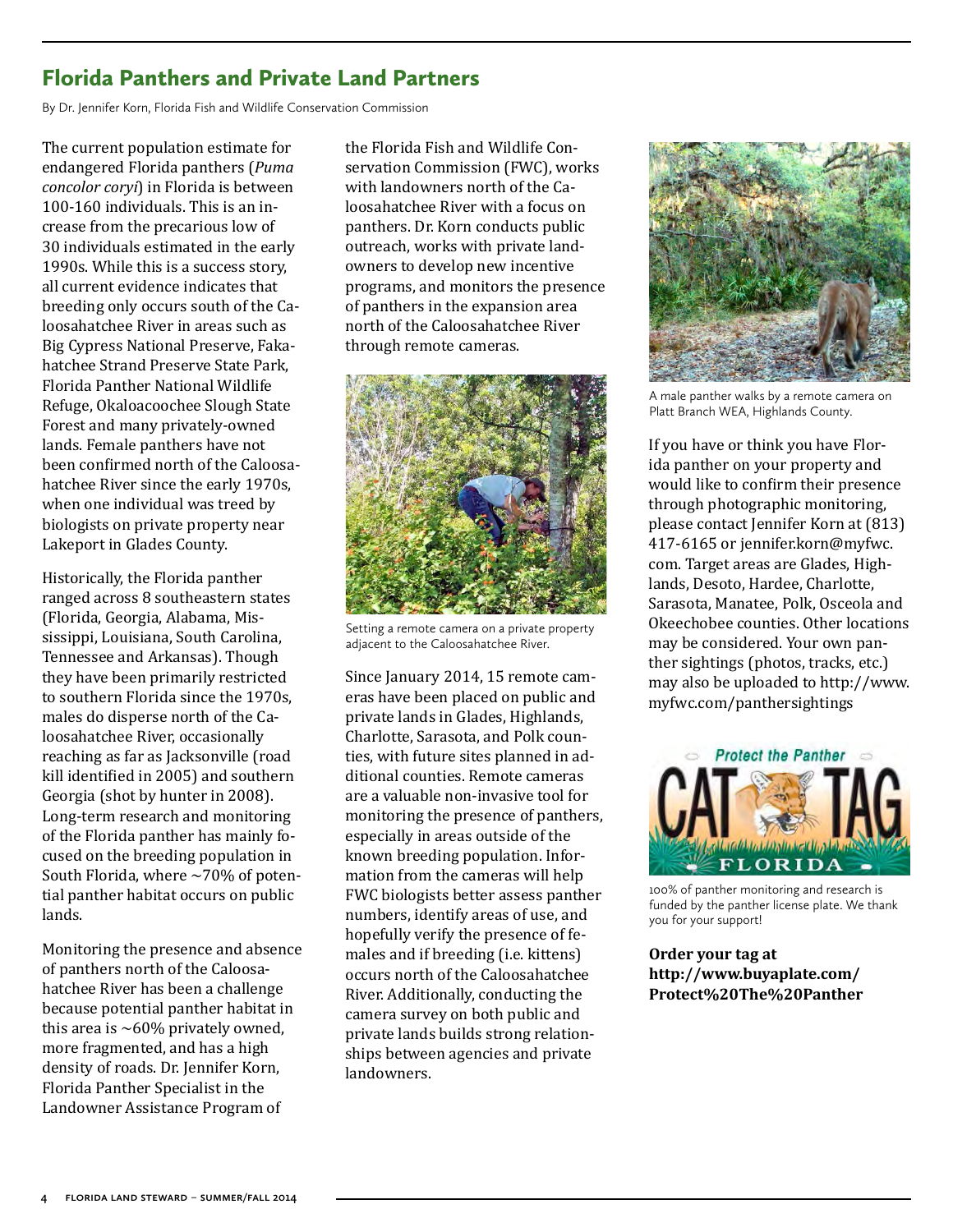#### <span id="page-4-0"></span>Mr. Ralph Ward: Exemplary Forest Steward and Patriot

By Ariel Sewell, Senior Forester serving Washington County, Florida Forest Service

The Washington County property of Ralph Odell Ward was recently accepted into the American Tree Farm system and is also a Certified Stewardship Forest. He is recognized



Pictured from left to right: Jon Gould, Ralph Ward, and Ariel Sewell

here for exemplary stewardship of his forest land. Mr. Ward cares deeply for his property and is dedicated to its proper management by managing the timber resources, water and soil management and promoting wildlife habitat. The property has been in Mr. Ward's family since the early 1800s. Despite Mr. Ward's almost 90 years, he still enjoys getting out on his property to look over his trees or feed the fish in his pond.

Mr. Ward has a rich and fascinating history. He grew up during the depression when life wasn't always easy. Nevertheless, he looks back on his childhood with great fondness and wouldn't trade it for anything.

Mr. Ward has a unique military history in which he served in three major conflicts and in three different military branches. He joined the U.S. Coast Guard in 1942 and served in

WWII as a Seaman First Class Gunner's Mate. After WWII, he joined the US Army Air Corps which became the US Air Force in 1947. He also served in the Korean War and Vietnam War, and retired in 1967 as a Senior Master Sergeant.

Mr. Ward had a renewed interest in the Tree Farm program after being involved with it in the past. He is active in managing his forestland seeking assistance from the Florida Forest Service and his friend and neighbor, Jon Gould. Mr. Gould is a very involved landowner who is an active Tree Farmer and a member of the Florida Forestry Association Tree Farm committee. The Florida Forest Service is very happy and honored to work with individuals who show the long term dedication and enthusiasm that Mr. Ward demonstrates toward

### COYOTES NEEDED!



The University of Florida is conducting a study of coyote dietary habits in Florida and needs **YOU** to donate your catch! We are especially interested in how coyotes are

#### affecting **white-tailed deer, turkeys, bobwhite quail, livestock**, and **pets**!

**YOUR** help is needed to obtain legally acquired coyote carcasses, with or without pelts. We will also accept coyote stomachs and intestines if you cannot store the whole carcass. Carcasses or stomachs and intestines should be **frozen** in a suitable bag or container, and include the name of contributor, animal **weight/sex**, date harvested/obtained, and location harvested/obtained.

Arrangements can be made to get carcasses from you at the University or combine your animals with others in your area for a pickup. **We have obtained a permit** from the Florida Fish and Wildlife Conservation Commission for this project, and will keep information provided by you for this project anonymous to the extent possible by law. We greatly appreciate your help with this valuable study! Contact Lauren N. Watine & Bill Giuliano, [lnwatine@ufl.edu](http://lnwatine@ufl.edu), (352) 846-0575.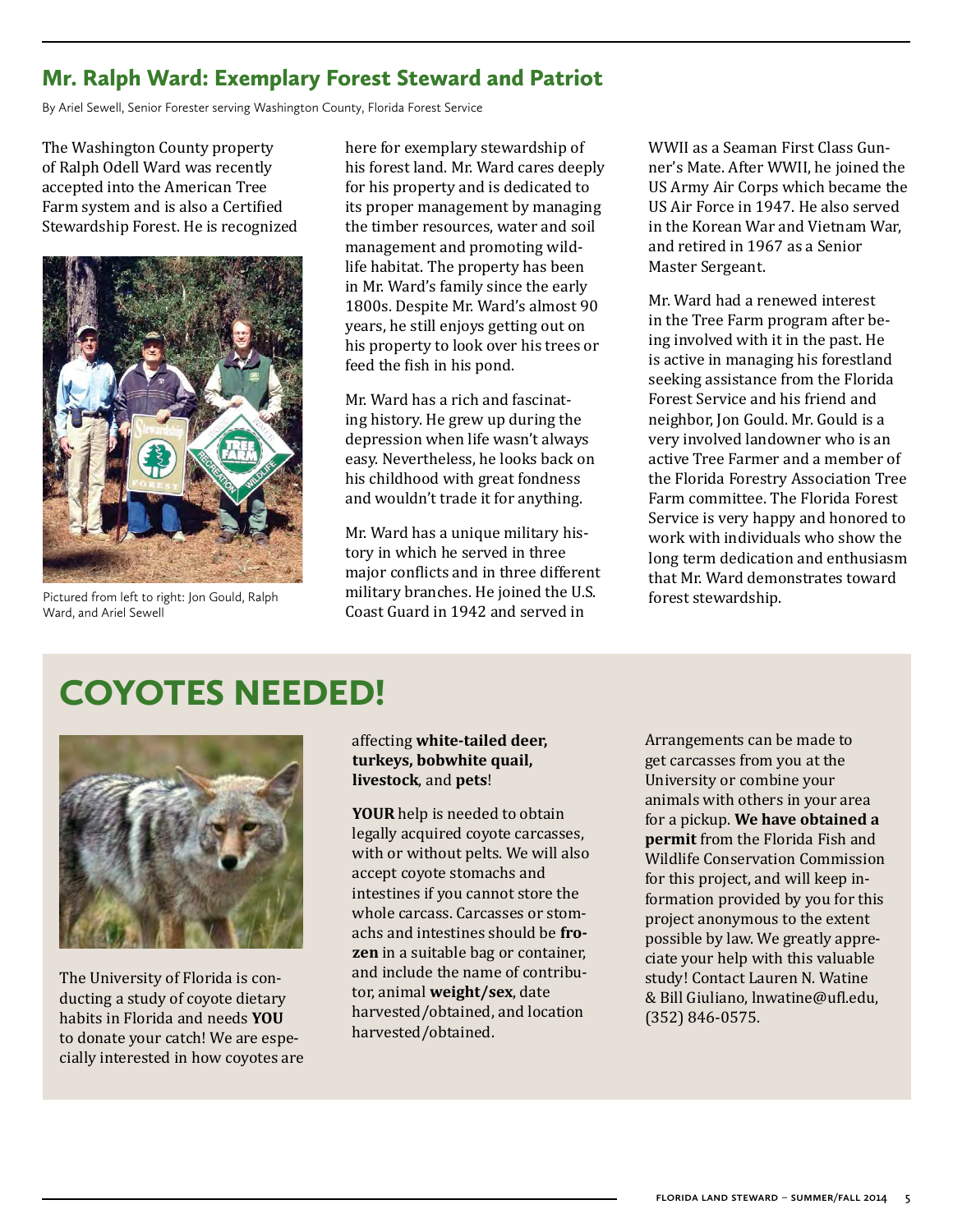## <span id="page-5-0"></span>**TIMBER PRICE UPDATE**

The timber pricing information below is useful for observing trends over time, but does not reflect current conditions at a particular location. Landowners considering a timber sale are advised to solicit the services of a consulting forester to obtain current local market conditions.

Average stumpage prices for the three major products in Florida, as reported in the **2nd Quarter 2014** Timber Mart-South report were:

#### Florida Stumpage Prices

**Pine pulpwood:** \$43/cord (\$16/ton), ↑ from 1<sup>st</sup> Qtr 2014

**Pine C-N-S:** \$61/cord (\$23/ton), ↑

**Pine sawtimber:** \$78/cord (\$29/ton), ↑

#### Trend Report

Average stumpage prices were up for almost all timber products in Florida this quarter, with pulpwood prices stronger than they have been for more than a decade. Higher prices were attributable, at least in part, to continued wet weather in most areas, which limits supply. Employment and manufacturing continued modest growth in second quarter as well. Domestic and international demand for hardwood lumber continues to boost prices for oak and mixed hardwood sawtimber.



Timber Mart-South is compiled and produced at the Center for Forest Business, Warnell School of Forest Resources, University of Georgia, under contract with the Frank W. Norris Foundation, a non-profit corporation serving the forest products industry. See **<http://www.tmart-south.com/>** for information on subscriptions.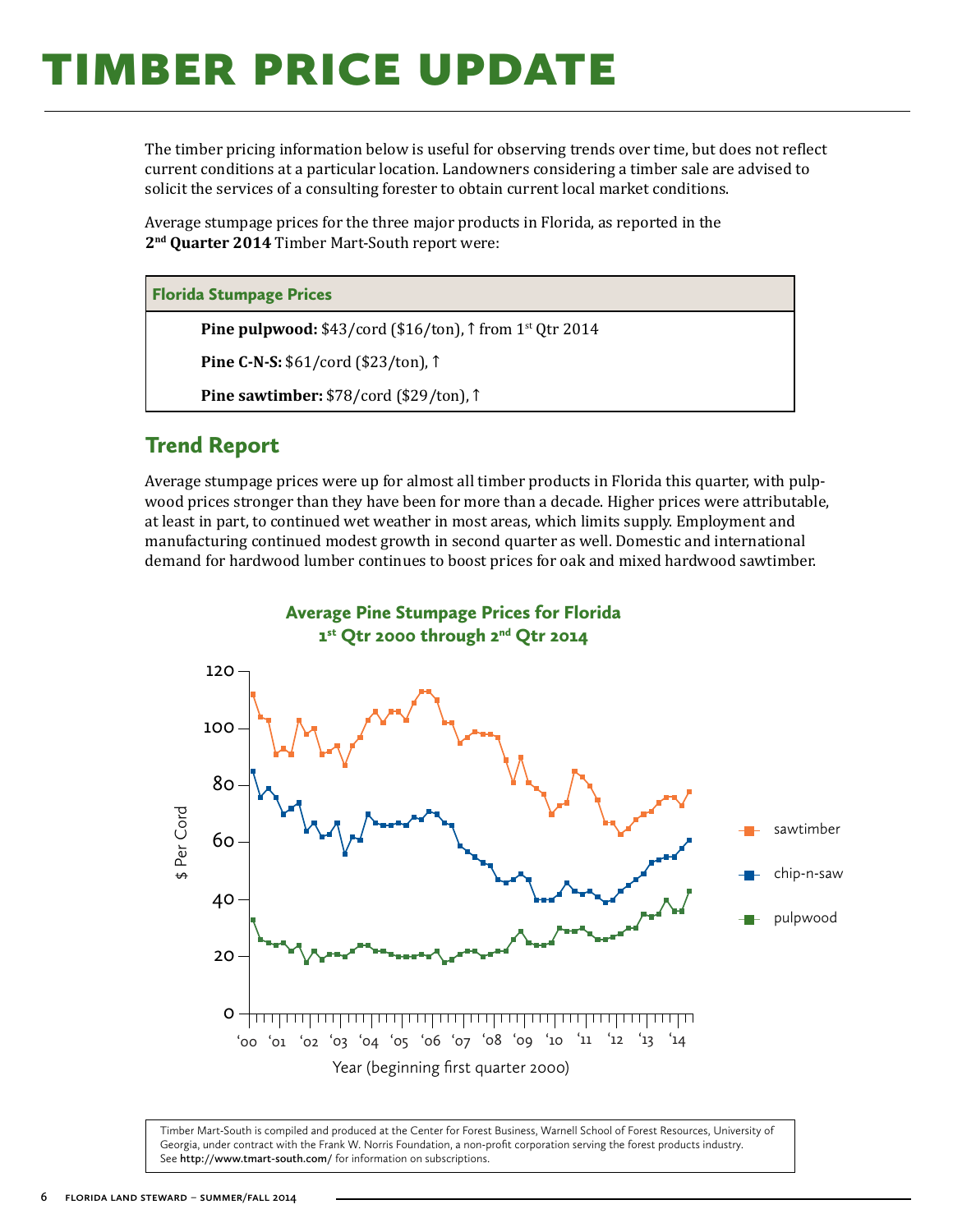### congratulations certified forest stewards and tree farmers

For more information about becoming a Certified Forest Steward or Tree Farmer, contact your Florida Forest Service County Forester, consultant or learn about it at:

[http://www.](http://www.freshfromflorida.com/Divisions-Offices/Florida-Forest-Service/For-Landowners/Programs/) [freshfromflorida.com/](http://www.freshfromflorida.com/Divisions-Offices/Florida-Forest-Service/For-Landowners/Programs/) [Divisions-Offices/](http://www.freshfromflorida.com/Divisions-Offices/Florida-Forest-Service/For-Landowners/Programs/) [Florida-Forest-Service/](http://www.freshfromflorida.com/Divisions-Offices/Florida-Forest-Service/For-Landowners/Programs/) [For-Landowners/](http://www.freshfromflorida.com/Divisions-Offices/Florida-Forest-Service/For-Landowners/Programs/) [Programs/](http://www.freshfromflorida.com/Divisions-Offices/Florida-Forest-Service/For-Landowners/Programs/)

or

[http://www.](http://www.floridaforest.org/ tree_farm.php) [floridaforest.org/](http://www.floridaforest.org/ tree_farm.php)  [tree\\_farm.php](http://www.floridaforest.org/ tree_farm.php)

These landowners have a current Forest Stewardship and/or Tree Farm management plan for their property and have demonstrated excellent stewardship of their land resources.



Lee and Don Condon with Dave Poletti (center), Jefferson County



Gayle Bower (center) with Jim Robertson (L) and Barry Stafford (R), Jackson County



Dana Green of Hendricks Property with Dave Holley, Nassau County



Keith Wingate (R) with Dave Holley, Nassau County



Hal McCord (L) with Jim Robertson and Barry Stafford (R), Jackson County



Sid Allen (L) with Brian Cobble, Suwannee County